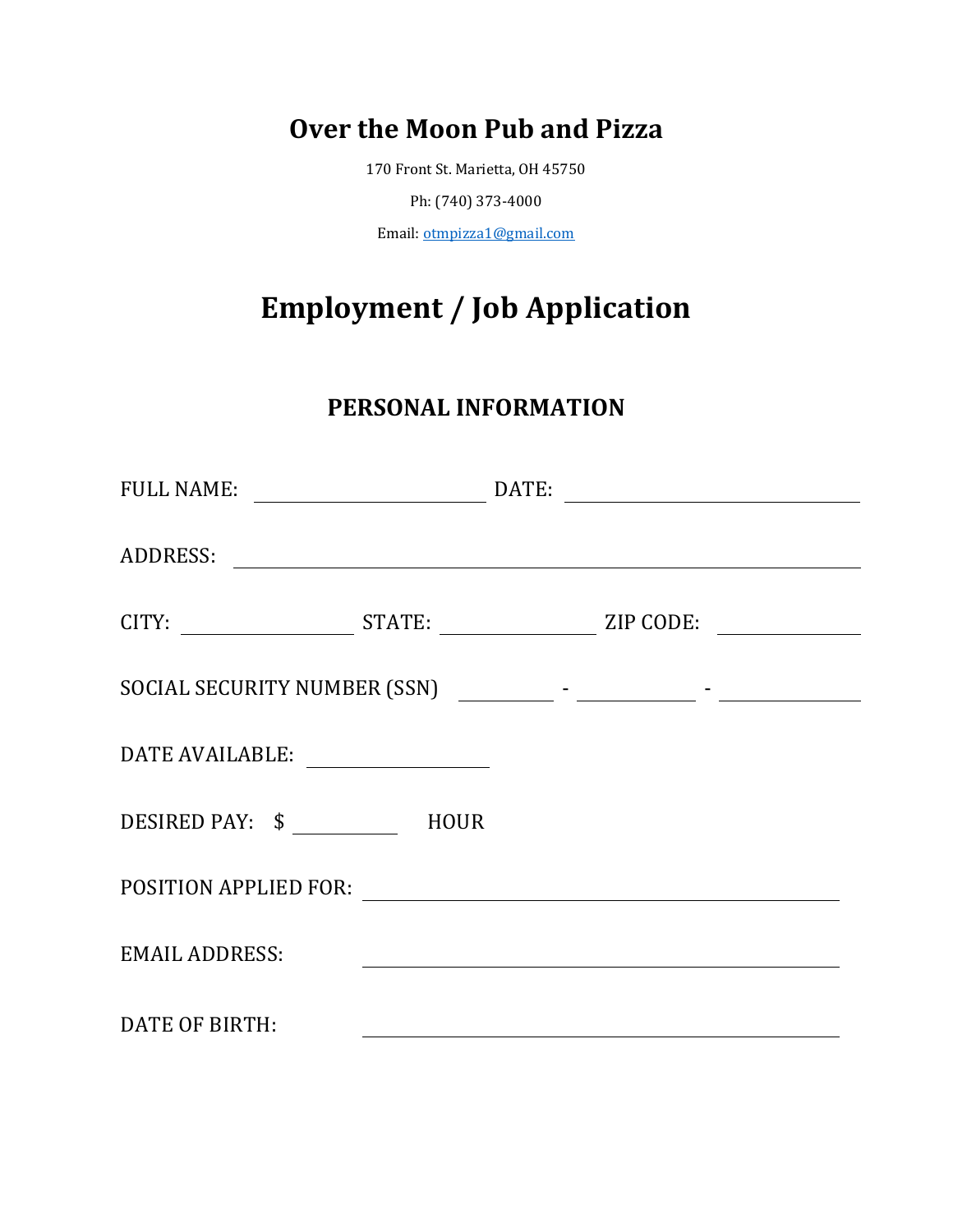## **EMPLOYMENT ELIGIBILITY**

| ARE YOU A US CITIZEN?       YES       NO*                                        |                               |  |
|----------------------------------------------------------------------------------|-------------------------------|--|
| *IF NO, ARE YOU ALLOWED TO WORK IN THE U.S.    YES   NO                          |                               |  |
| HAVE YOU EVER WORKED FOR THIS EMPLOYER BEFORE    YES*   NO                       |                               |  |
|                                                                                  |                               |  |
| HAVE YOU EVER BEEN CONVICTED OF A FELONY?    YES*   NO                           |                               |  |
|                                                                                  |                               |  |
| <b>EDUCATION</b>                                                                 |                               |  |
| HIGH SCHOOL: ___________________________CITY/STATE: ____________________________ |                               |  |
|                                                                                  |                               |  |
| GRADUATE?    YES  <br>N <sub>O</sub>                                             |                               |  |
|                                                                                  | COLLEGE: CITY/STATE: COLLEGE: |  |
|                                                                                  | $\boxed{TO:$                  |  |
| YES<br>GRADUATE?<br>NO                                                           |                               |  |
| DEGREE:                                                                          |                               |  |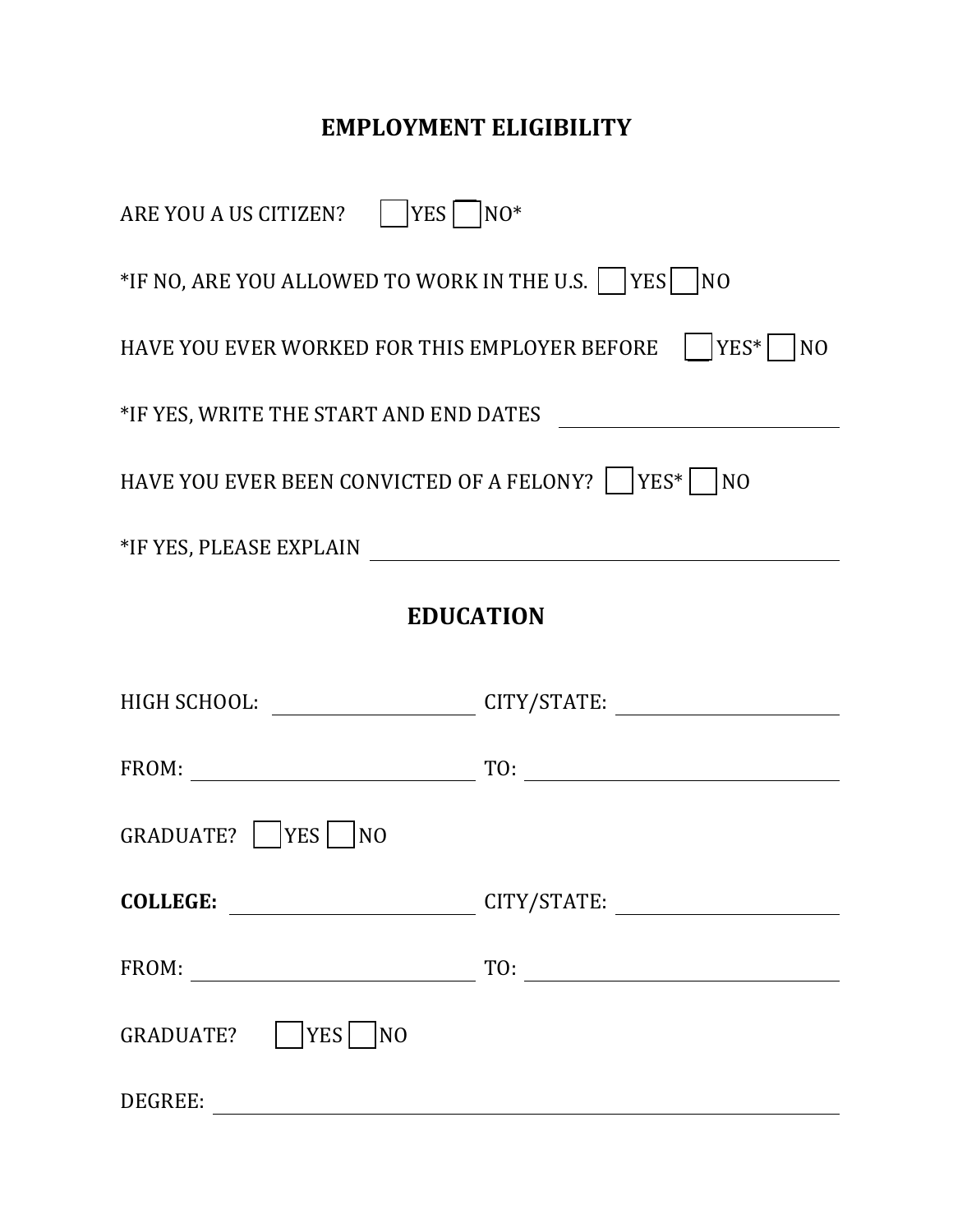|                | OTHER: __________________________________CITY/STATE: ___________________________                                      |
|----------------|-----------------------------------------------------------------------------------------------------------------------|
|                |                                                                                                                       |
|                |                                                                                                                       |
|                | OTHER: __________________________________CITY/STATE: ___________________________                                      |
|                |                                                                                                                       |
|                | <b>EMPLOYMENT HISTORY</b>                                                                                             |
|                | EMPLOYER #1                                                                                                           |
|                |                                                                                                                       |
|                |                                                                                                                       |
|                |                                                                                                                       |
|                | STARTING PAY $\begin{array}{c} \hline \text{S}} \end{array}$ $\begin{array}{c} \hline \text{HOUR} \end{array}$ SALARY |
| ENDING PAY \$  | HOUR SALARY                                                                                                           |
|                |                                                                                                                       |
| STARTING DATE: | ENDING DATE:                                                                                                          |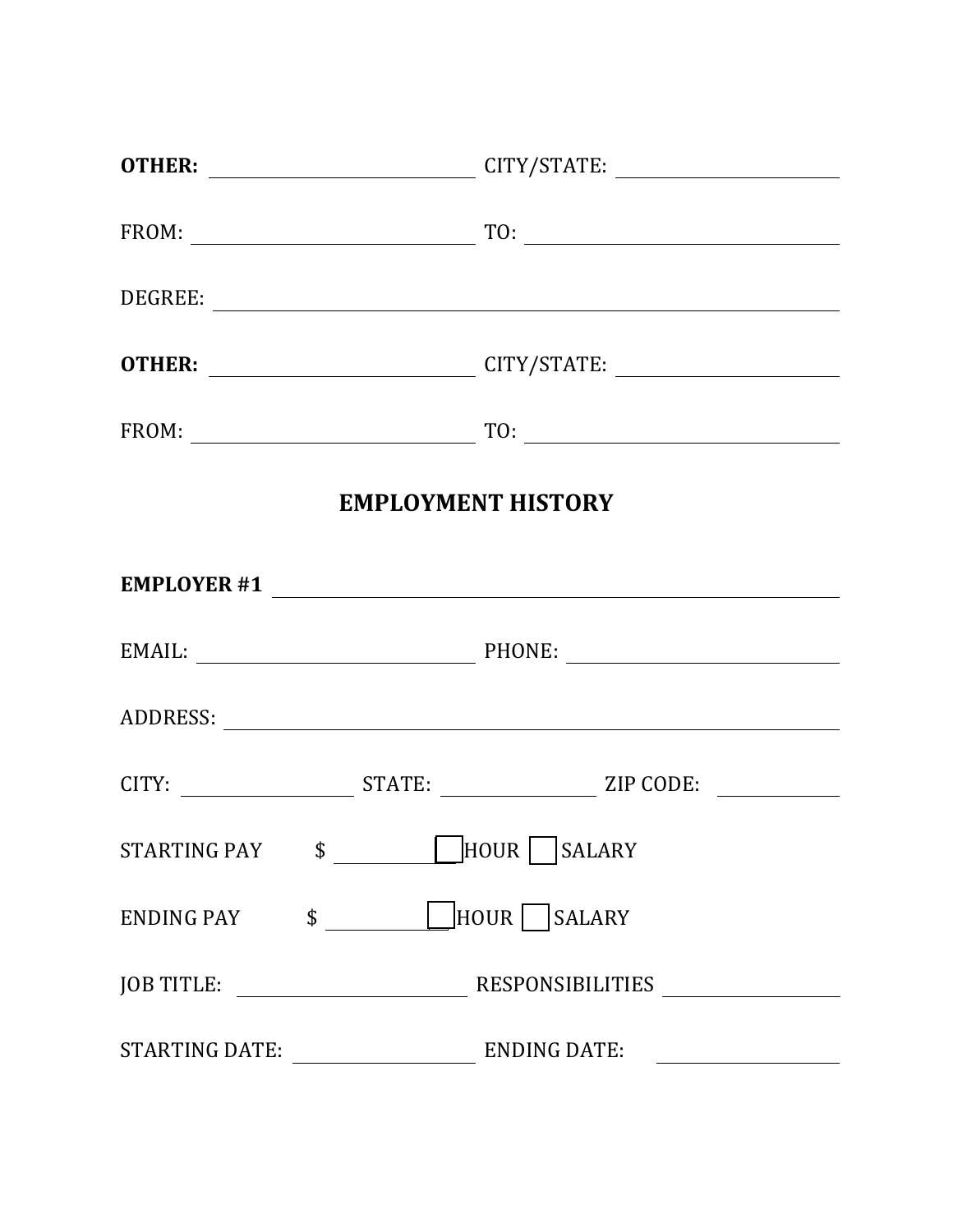|        | EMAIL: PHONE: PHONE:                                                                                                  |
|--------|-----------------------------------------------------------------------------------------------------------------------|
|        |                                                                                                                       |
|        |                                                                                                                       |
|        | STARTING PAY $\begin{array}{c} \hline \text{S}} \end{array}$ $\begin{array}{c} \hline \text{HOUR} \end{array}$ SALARY |
|        | ENDING PAY \$ HOUR SALARY                                                                                             |
|        |                                                                                                                       |
|        |                                                                                                                       |
|        | REASON FOR LEAVING:                                                                                                   |
|        | <b>REFERENCES</b>                                                                                                     |
|        |                                                                                                                       |
|        |                                                                                                                       |
| EMAIL: | PHONE:                                                                                                                |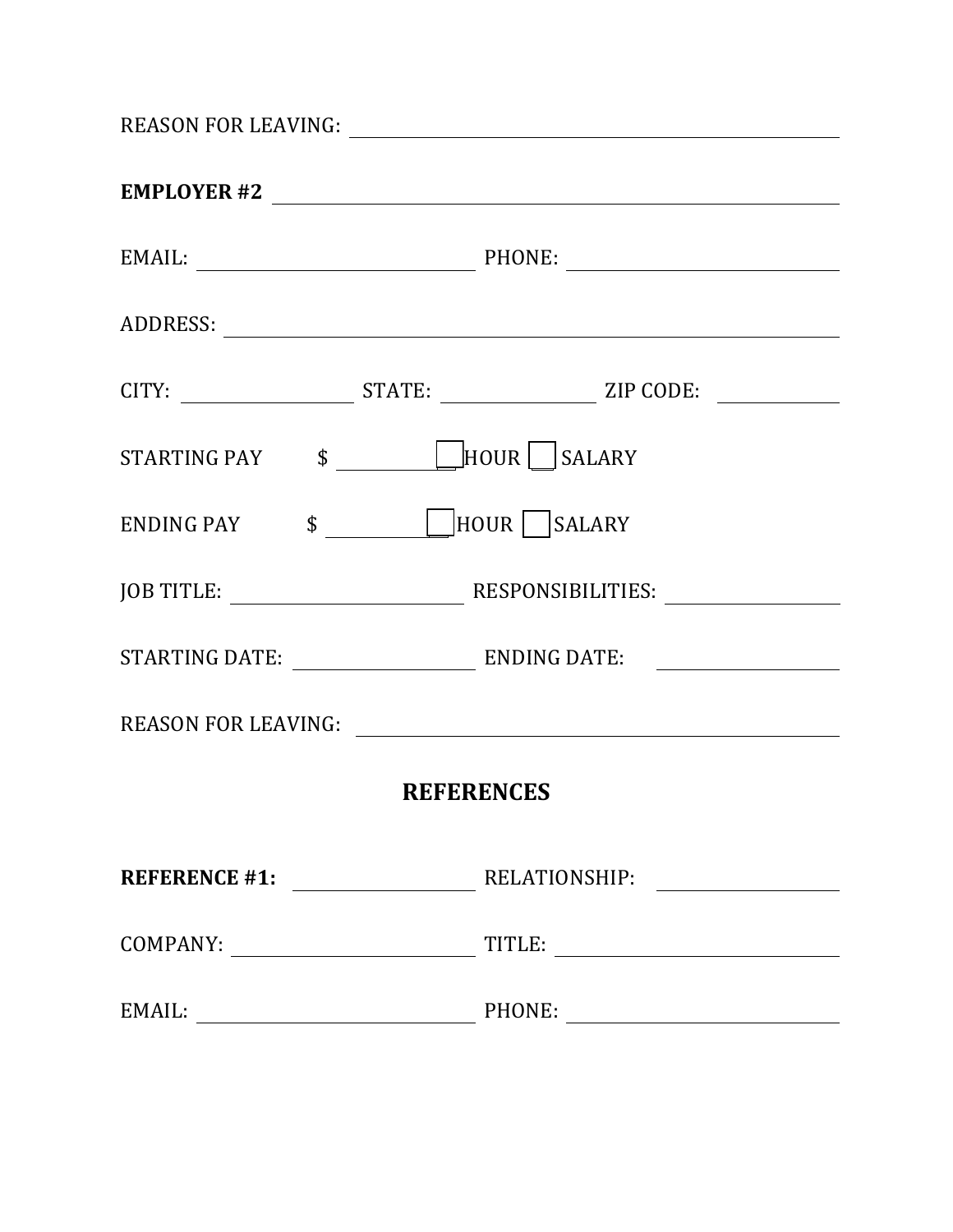|                                     | REFERENCE #2: RELATIONSHIP: |
|-------------------------------------|-----------------------------|
|                                     |                             |
|                                     | EMAIL: PHONE: PHONE:        |
| <b>MILITARY SERVICE</b>             |                             |
| ARE YOU A VETERAN?       YES     NO |                             |
|                                     |                             |
|                                     |                             |
| TYPE OF DISCHARGE:                  |                             |
|                                     |                             |
| <b>BACKGROUND CHECK CONSENT</b>     |                             |

IF ASKED ARE YOU WILLING TO CONSENT TO A BACKGROUND CHECK?  $\Box$  YES  $\Box$  NO